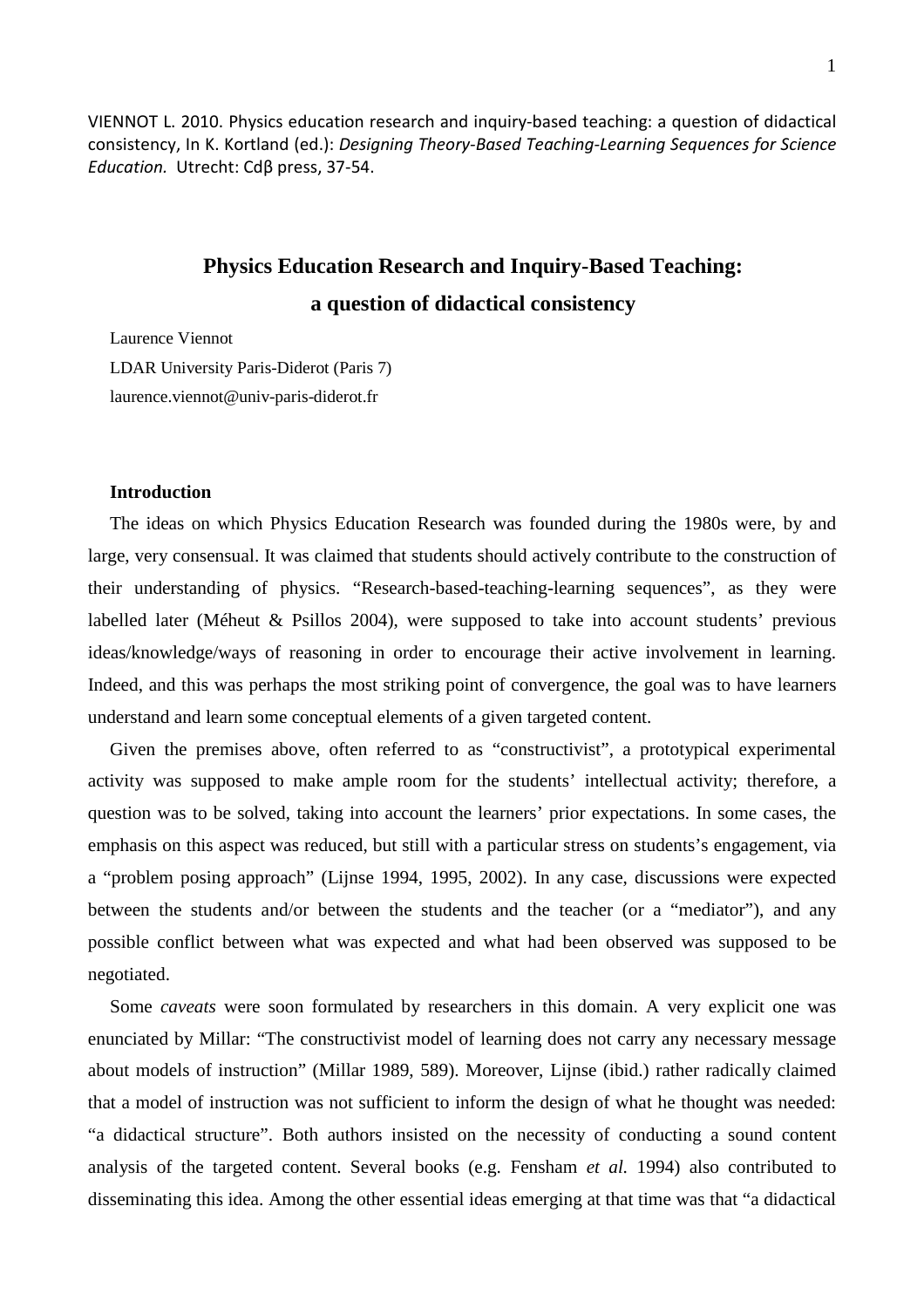structure", or any teaching learning sequence, should be designed and evaluated at the *micro level*  (Millar 1989, Lijnse 1994, 1995), on the basis of a fine grained analysis of the planned teaching strategies. The label "critical detail" used later (Viennot *et al.* 2004, Viennot & Kaminski 2006) was just another way of underlining this idea: the devil – and not only him - is in the details. In parallel, it was acknowledged that initial views on conceptual change (Posner *et al.* 1982) had to be reconsidered. Indeed, a "cognitive conflict" supposedly organised by the designer of a sequence did not necessarily arise in learners, and a term-to-term substitution of ideas could not be realistically expected (see for instance Duit 1999).

In any case, the goal was that students should gradually reach a view that was compatible with accepted physics, and/or formulate new questions. A quote by McDermott in the preamble to the booklet *Physics by Inquiry (1)* is very explicit: "All the modules have been explicitly designed to develop scientific reasoning skills and to provide practice in relating scientific concepts, representations, and models to real world phenomena" (McDermott 1996). A comment by this pioneer of what is now called Inquiry Based Science Education (IBSE in the following) leaves no doubt: "Too often, the quality of instruction is judged on the basis of student and teacher enthusiasm, this is not valid indicator" (McDermott 1998). This author was not aiming *first* at students' motivation and engagement with science but at improved understanding of scientific ideas.

The present situation seems somewhat different if judged through a series of more or less official reports and loudly-stated claims about the teaching of science particularly to a young and/or non specialist audiences. For example, the Nobel laureate Georges Charpak, commenting on the movement "La Main à la Pâte", pleaded for a strategy "(…) showing that, without lowering the level, we can have fun with science" (Charpak 2005). We can also read in a report to the Nuffield Foundation that "The emphasis in science education before 14 should be on engaging students with science and scientific phenomena" (Osborne and Dillon 2008). A report to the European Community by a group chaired by Michel Rocard, formerly Prime Minister in France, praised "… a pedagogy using an inquiry-based approach that succeeds to develop excitement about science" (Rocard 2007, p. 16). In these years of declining student numbers, numerous militant articles echo this call for excitement and engagement with science. Clearly, engagement with science is at the front of the stage, even if it is more or less explicitly assumed that a certain understanding of scientific methods, and possibly of concepts, with necessarily follow, as suggested by this type of comment: "IBSE has proved its efficacy at both primary and secondary levels in increasing children's and students' interest and attainment levels (…)" (Rocard, ibid., p. 3).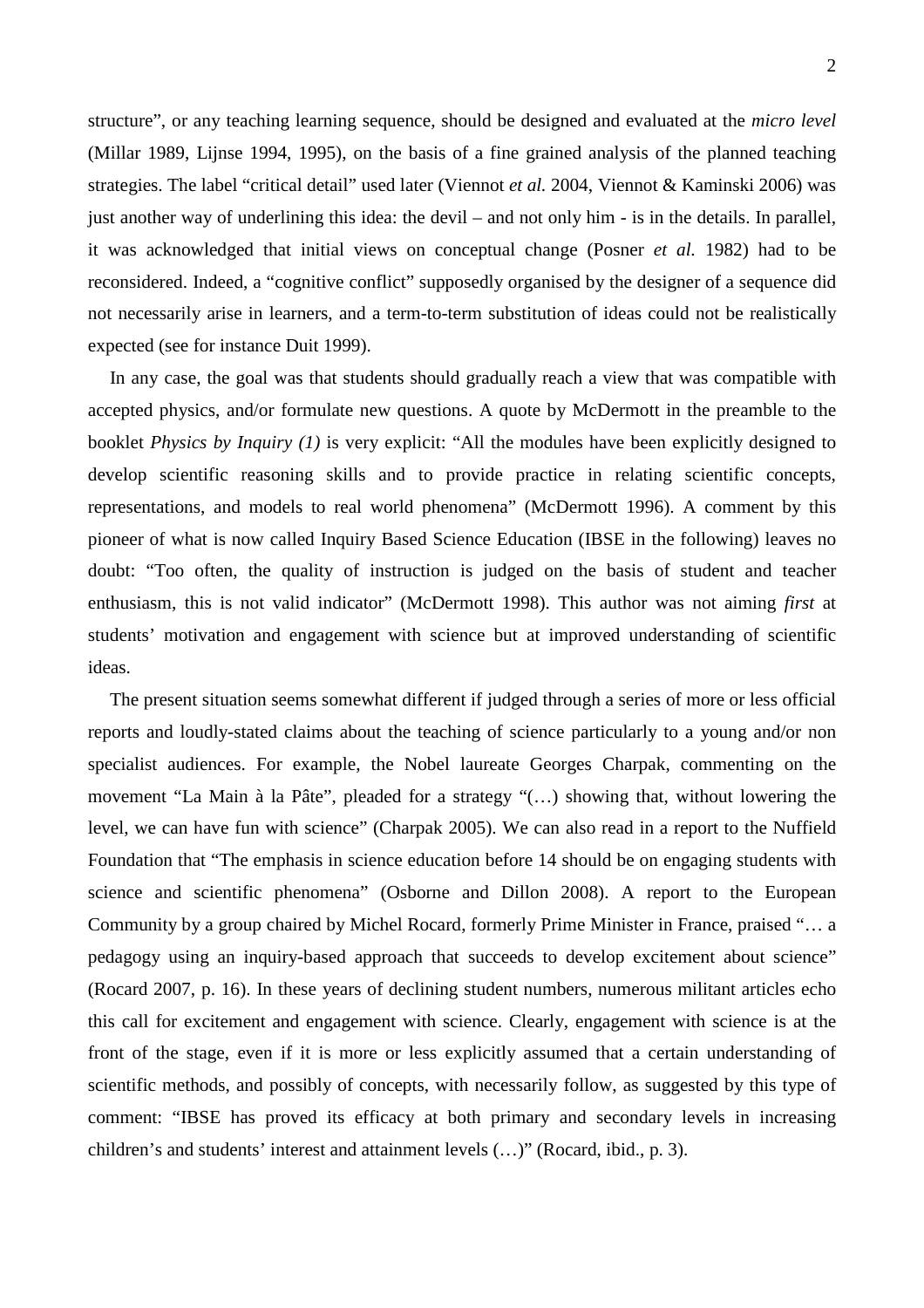Given this contrast between the initial approach of Physics Education Research (PER), firmly orientated towards conceptual development, and a recent movement toward IBSE, at least in those versions which emphasise only excitement and interest and say almost nothing about concept learning, we might pose explicitly the question suggested by Figure 1: Is there an incompatibility between an appealing presentation of physics and a recognition of its theoretical essence, as though we had cautiously to keep hidden this formal aspect? Can we hope to engage youngsters with physics whilst denying the very nature of the subject: a set of models and theories with remarkable predictive power, internal consistency and elegant parsimony, as recently underlined by Ogborn (1997, 2009)?

As acknowledged above, some pleas for IBSE may suggest, even if this is not explicitly stated, that there is an unquestionable link between these two poles. On the other hand, some authors take more extreme positions, such as Nillsen (2009) who expresses his concern about contemporary trends that he thinks neglect conceptual aspects: "*if the primary objective is to make students "feel good" about themselves, then it is unreasonable to expect them to learn very much."* (p. 5). Do we really need to see this kind of intrinsic incompatibility between pleasure and a first access to a conceptual activity?

Distancing itself from such an extreme view, this chapter will discuss the following question: Given what we know from PER, how might we go about maximising the learning benefits of IBSE in terms of conceptual attainments, whilst keeping its motivational potential? To this end, a series of examples will be presented and discussed. They concern some simple experimental settings that typically constitute a starting point for IBSE activities in physics.

#### **Discussing experts' practices**

When considering an experimental setting classically used, it is worth keeping a sharp eye on some ritualistic practices. Some ways of acting, indeed, are much more often adopted than discussed, as if they were incontestable. It may happen that they go with regrettable limitations in terms of educative potential (Viennot 2009a, b). In such a case, we should go beyond being vigilant, and seek some alternatives to widen the range of benefits we can expect from them. This double approach – vigilance and reconstruction – may involve at least four components. Two of these are very classically considered in Physics Education Research, as already mentioned: a thorough content analysis, and a sound consideration of students' common ideas and ways of reasoning. Here, two other components will be also considered. One is an analysis of experts common practices and the other is a search for alternatives designed in order to stress links. Indeed, as recently expressed by Kluvánek "a person understands some information available to him or her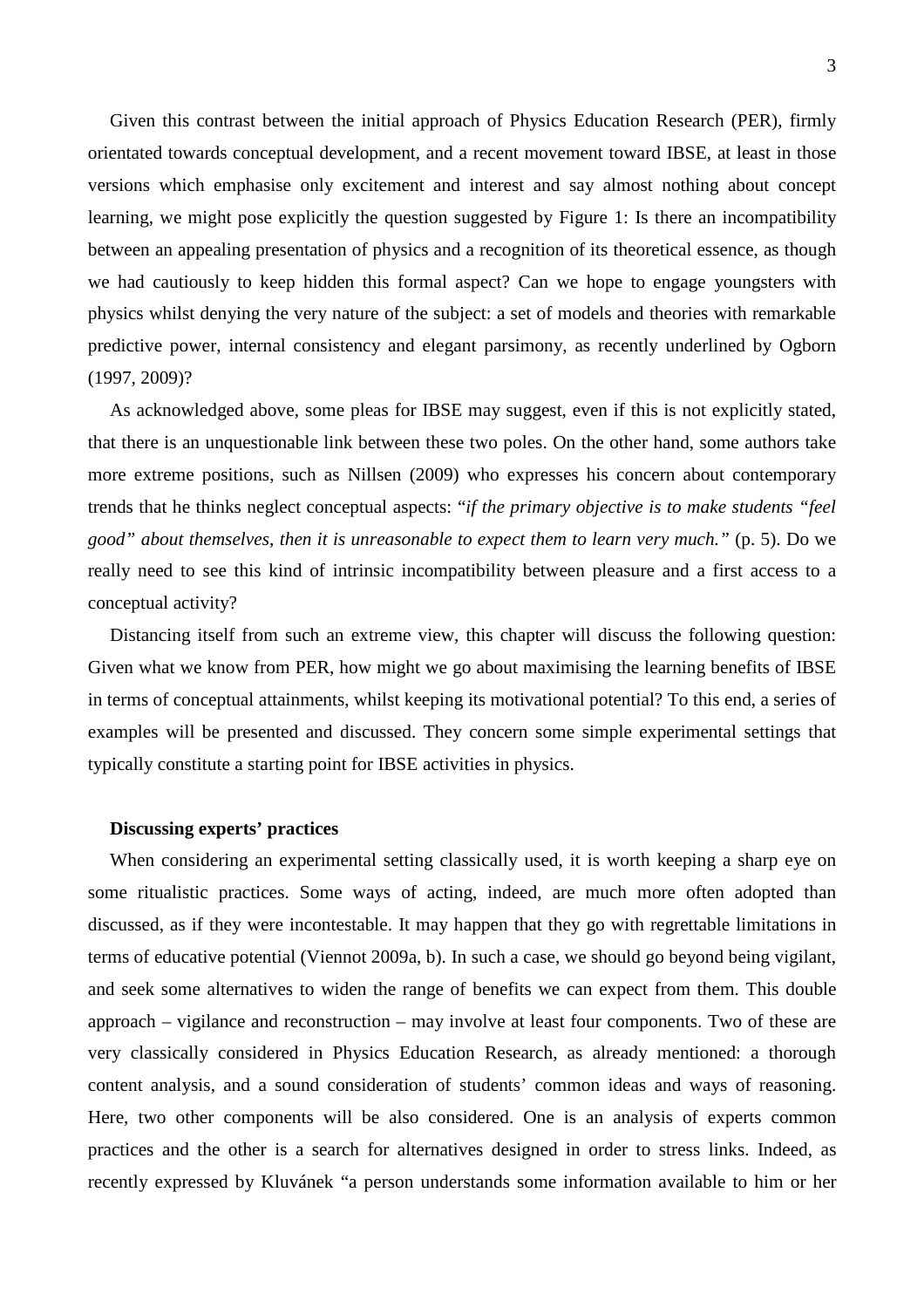only if he or she grasps the connections, the relationships, between phenomena, concepts and ideas to which the information refers. It can be said that the understanding of information consists precisely in the grasping of such relations."(quoted by Nillsen 2009). This goal is consistent with that of having learners grasp a first idea of the nature of physics.

## **Two examples in fluid statics**

## *The inverted glass of water*

Figure 2a shows a very simple experiment often associated with the role of atmospheric pressure (Viennot 2009a). A glass full of water is covered with a piece of cardboard and turned upside down, in a vertical position. The water stays in the glass, the cardboard apparently stuck below. Students commonly say that the cardboard does not fall down because the atmosphere "supports the water's weight". This explanation makes use of two relevant forces, but it suggests a Newtonian balance between them. In fact, the upward force on the cardboard is about a hundred times as large as the weight of the water. Therefore the above explanation is, at best, very incomplete, and at worst, quite misleading.



Figure 2. A simple experiment (*a*) that is often "explained" with problematic arguments (*b, c)*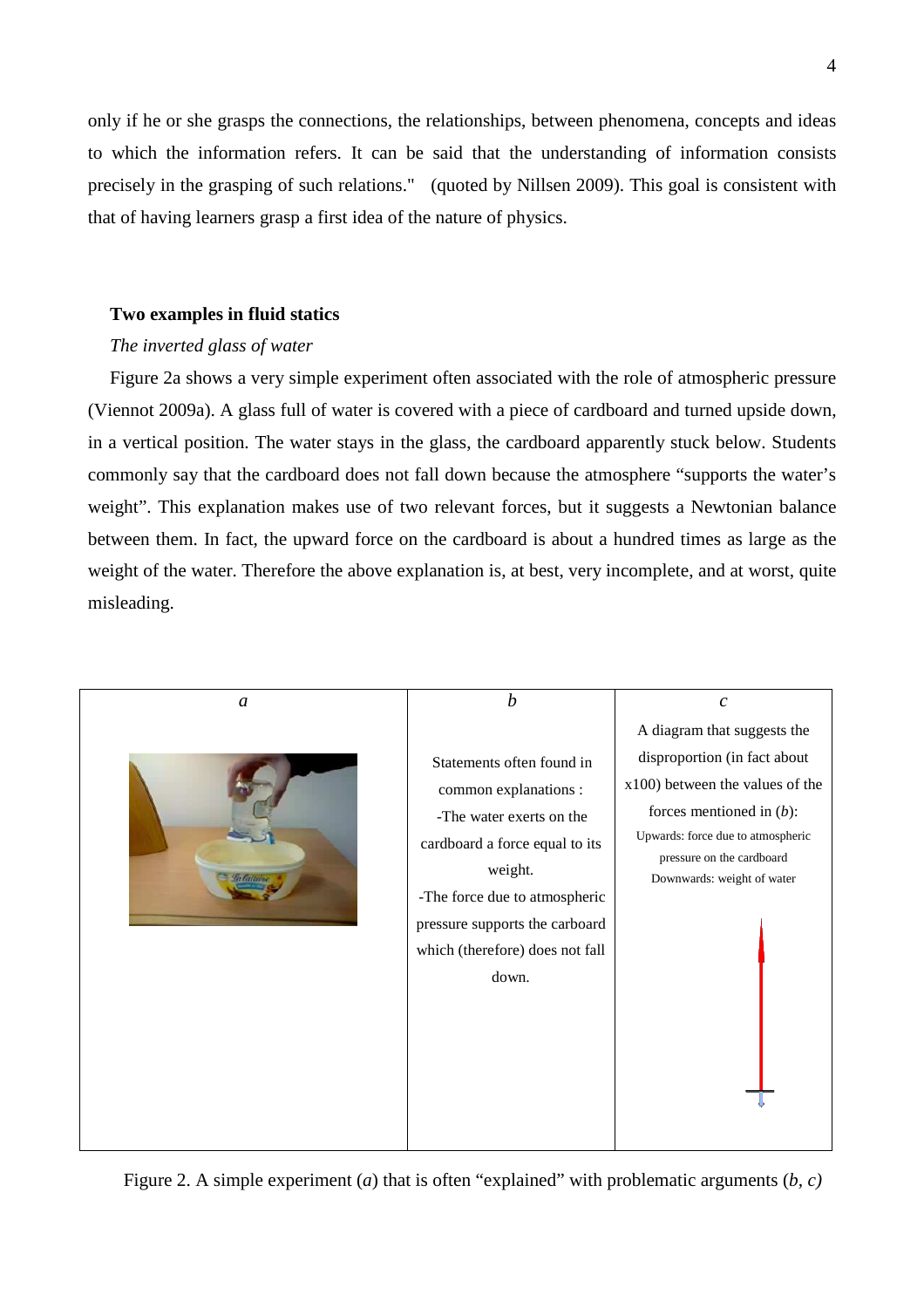

Figure 3. Main forces (vertical components) in the situation of the glass full of water held upside down (for more detail, see Weltin 1961, Viennot *et al.* 2009c): (a) shows an exploded view of the water-glass-cardboard system in which the arrows indicate the interaction forces, (b) shows the balance between the various forces acting on the system water+glass+cardboard.

Searching for the possible origin of this widely accepted explanation, we find several good candidates, of increasing range of application.

First, it seems as if the weight of a body, in this case the water, is thought to *always* "act" on the supporting surface, in this case the cardboard. In fact, the force exerted by the water on the cardboard is of the same order of magnitude as that exerted by the atmosphere on the cardboard (fig. 3), that is, about a hundred times greater than the weight of the water.

Second, we might also argue that Newton's third law is disregarded in this explanation. Indeed, if we were to acknowledge that the cardboard necessarily exerts on the atmosphere a force equal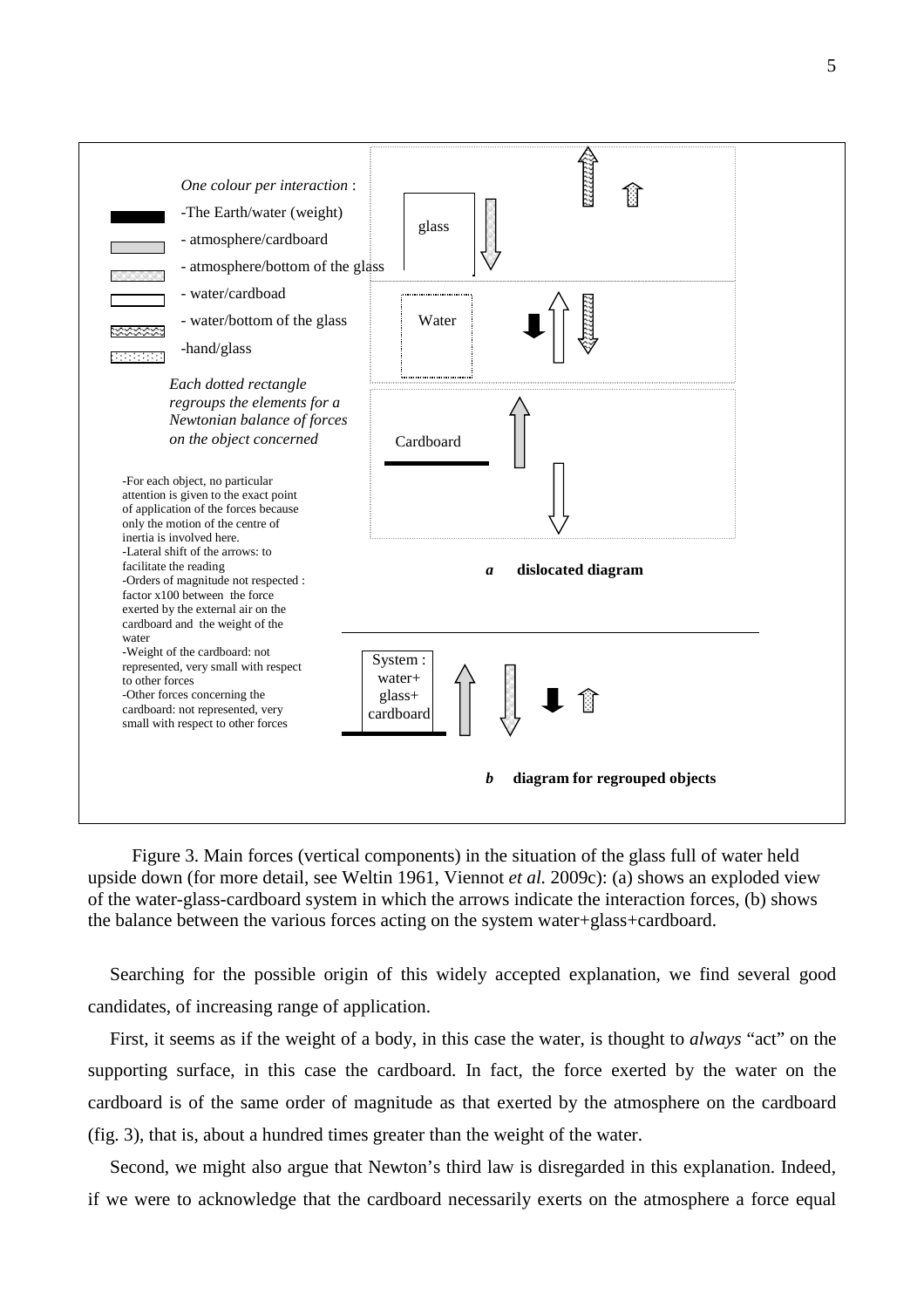and opposite to the large force exerted on the cardboard by the air, it would become difficult to explain how this might happen through the effect of just a small force exerted on the cardboard by the water.

Third, this very disregard of Newton's third law might be ascribed to an "Agent-Patient" scheme (Anderson 1986) which conceals the reverse force exerted by the "Patient", namely the cardboard, on the "Agent", i.e. the outer air.

Finally, we observe that the proposed explanation is focused on the cardboard, and does not take into account the other end of the system, i.e. the upper part of the glass. It is a local viewpoint, a feature very often observed in students' ways of reasoning.

So, four hypothetical origins of this expert explanation, all compatible, coincide with some very common aspects of learner's ways of reasoning. It is in that sense that the label "echo-explanation" is used in the following. An expert "echo-explanation" can hypothetically be ascribed to the same features of reasoning as those commonly observed in learners and possibly misleading as regards accepted physics. This label does not imply any particular causal relationship between what is commonly claimed, respectively, by experts and by non-specialists. It just designates a mutual resonance.

#### *The test tube full of water over a tank of water*

A second example is that of a test-tube full of water, held upside-down over a tank of water, the top of the tube being 2m above the level of the free surface of the tank (fig. 5). This situation is analogous to that of the inverted glass of water, because at the level of the free surface (i.e. at the bottom of the column of water) there is atmospheric pressure, as is the case at the level of the cardboard. As with the first example, the contact interaction between the glass and the water at the top of the tube involves large forces – corresponding here to four-fifths of the atmospheric pressure.

An expert explanation for this phenomenon was provided by Marie Curie. A book recently published presents notes taken by Isabelle Chavannes during lessons given in 1907 by Marie Curie to a few of her friends' children (including Isabelle). Referring to the setting shown in Figure 7, Isabelle Chavannes reported Marie Curie's words: "*What is raising this column of water up to 2m ? It's the atmospheric pressure that is pushing on the water in the tank. In the tube, there is no air, and no pressure is exerted on the water* " (Chavannes 1907).

With this comment, we are very close to the common and problematic explanation of the inverted glass discussed above. A column of water is said to be raised by atmospheric pressure (the active agent?), and this suggests an (unbalanced) equilibrium between two forces, given that it is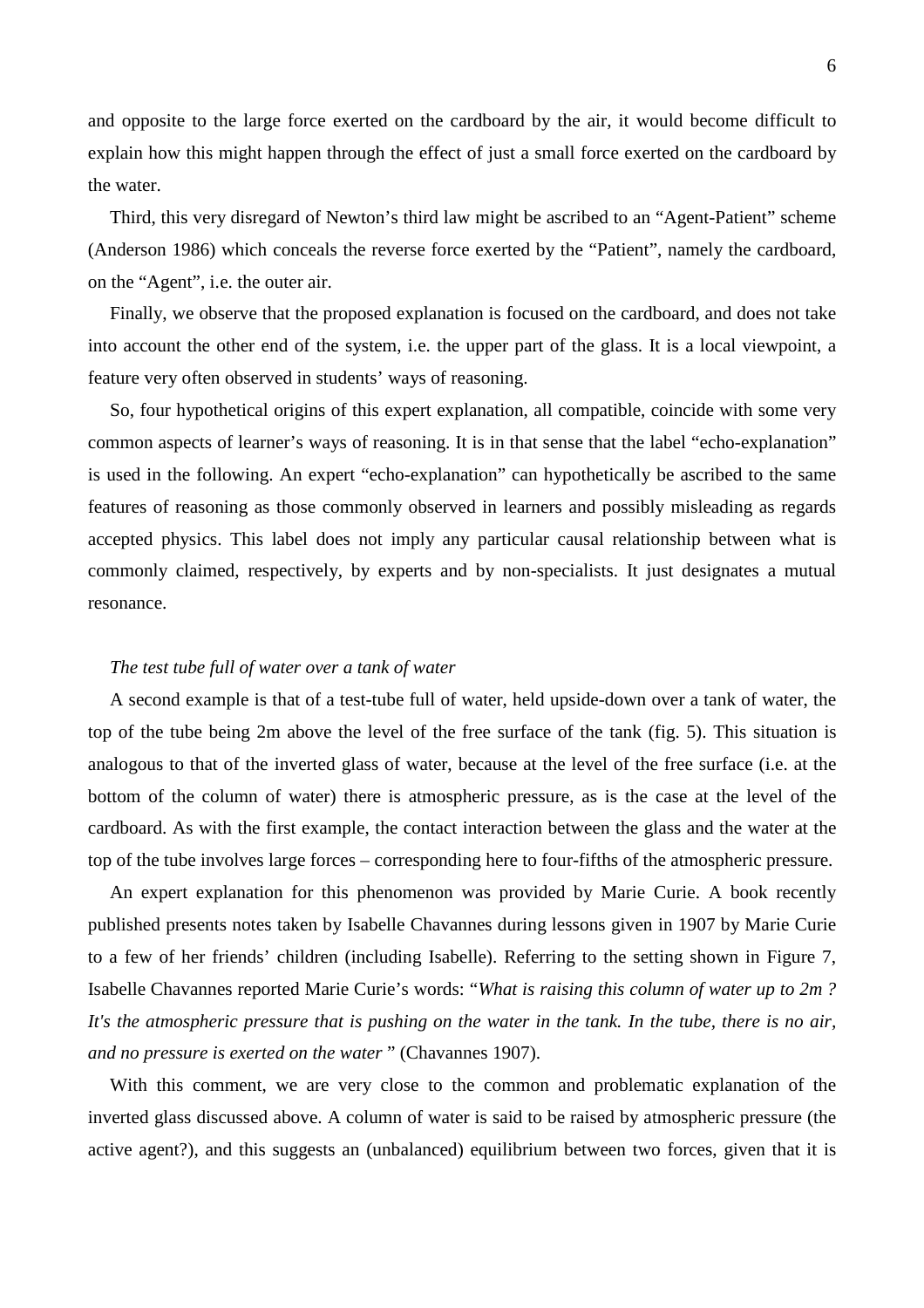(erroneously) claimed that there is nothing else acting on the water at the top of the column of liquid. This expert explanation echoes, term for term, the explanation of ordinary learners.



Figure 5. A situation that can be analysed like the glass of water turned upside down (fig. 3, fig. 4): a test-tube full of water and turned upside down over a tank filled with water.

# **Suggesting alternatives**

Once a common practice is analysed and some interpretative hypotheses are proposed, it is possible to design some different - complementary - ways of staging the simple device concerned. In the case of our first example, this can be done by changing the physical situation slightly. In order to avoid reinforcing the idea that the atmosphere is playing the role of a stand "supporting" the weight of the water, we can put the glass horizontally (fig. 6).



Figure 6. In a horizontal position, the water also does not flow out of the glass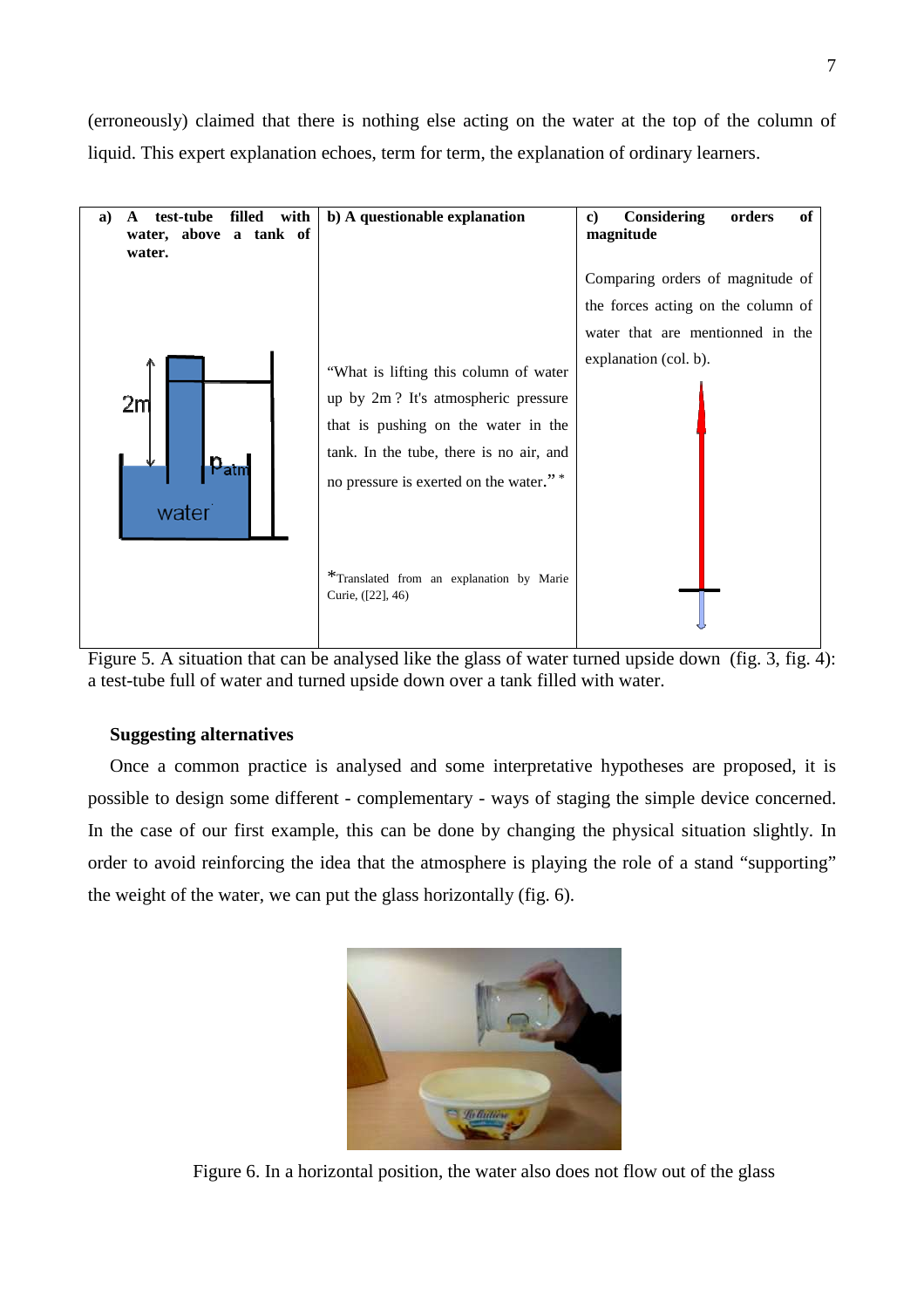

Figure 7. Main forces (horizontal components) acting on the glass of water in a horizontal position

Then, a simple analysis of the horizontal components of the main forces (fig. 7) leads to a more symmetrical view, which is systemic and involves both ends of the glass. The atmosphere appears as playing the role of a press rather than that of a stand. It is likely that the learning outcomes would be different, or at least that the conceptual obstacles would not be the same.

The second example does not lend itself to that kind of change, as the test tube cannot be put horizontally. But it is still very relevant to focus on the systemic aspect. As in the case of the inverted glass, both ends of the column of water deserve attention. Indeed, at the top of this column, the interaction between the water and the glass is equivalent to that generated by four fifths of atmospheric pressure. Stressing the links between the two situations, inverted glass or test tube, is likely to lead to a better understanding of this idea. It is even possible to discuss what a Torricelli barometer is, and to underline that there is a very small interaction, in this case, between mercury vapour and the top of the tube ( $\approx 2.10^{-1}$  Pa). By stressing similarities and differences, via a systemic analysis, an investigation of an inverted glass, an inverted test tube and a barometer gives access to a rich and consistent conceptual content.

#### **Similarities and differences: going further with familiar experiments about fields**

The next example illustrates a particularly big gap between a targeted conceptual content and the relatively simple messages conveyed – at first sight – by the experimental facts in play. It is commonplace to use iron filings in order to show the action of a magnet in the space around. Faraday (1852) called the lines that can be drawn at a tangent to these iron filings "lines of force",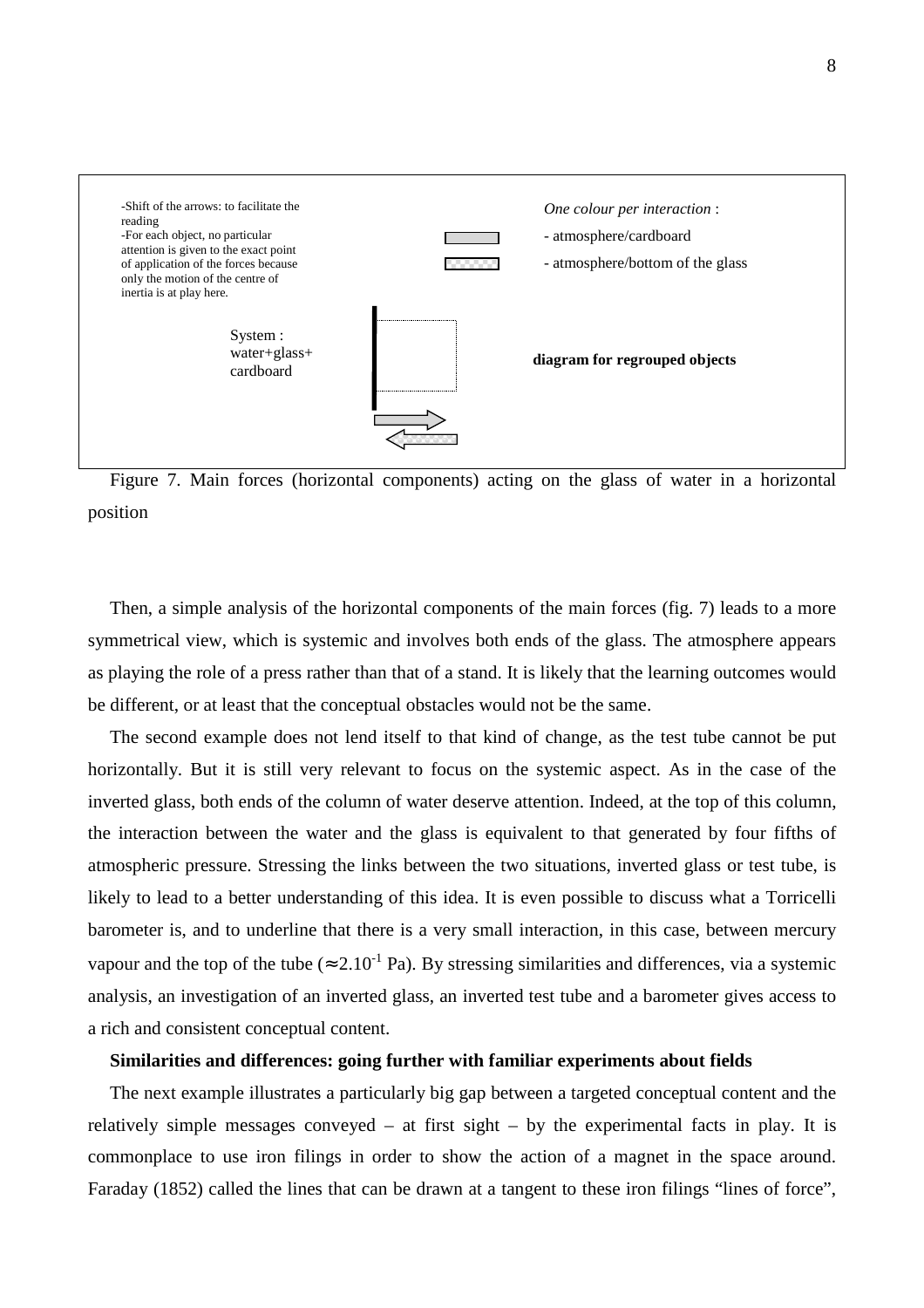and advised us "(...) to consider magnetic power as represented by lines of force", given that "the lines of force, well represent the "nature", "condition", "direction", and "amount" of the magnetic forces".

A first way to widen the conceptual content related to this kind of experiment is to demonstrate its three dimensional aspect, using a device like that shown in Figure 8.



Figure 8. Demonstrating the three dimensional influence of a magnet

In a teaching-learning sequence tested experimentally at grade 4 and 5 levels (Bradamante  $\&$ Viennot 2007), this is just a first step. This sequence was designed to stress the similarities and differences between gravitational and magnetic fields. Although this target may seem excessively ambitious for children aged 10-11, it was considered worth investigating, in particular because it is well known that pupils tend to ascribe the Earth's gravitational action to the fact that this planet is a magnet (see for instance Arnold *et al.* 1995, Bar *et al.* 1994, Nussbaum 1985).

The authors of the teaching-learning sequence hypothesized that, for children, geometrical aspects were very salient (Saltiel and Malgrange 1980) and, hence, that what we prefer to call 'lines of fields' might be an appropriate entry point for comparing gravitational and magnetic fields. The idea of "mapping" the influence of the Earth and of a magnet in the region surrounding them was central to the sequence. Figure 9 shows how a child in grade 5 represented some gravitational detectors – in fact, balloons attached to a tree by a string, or pendulums – all around the Earth.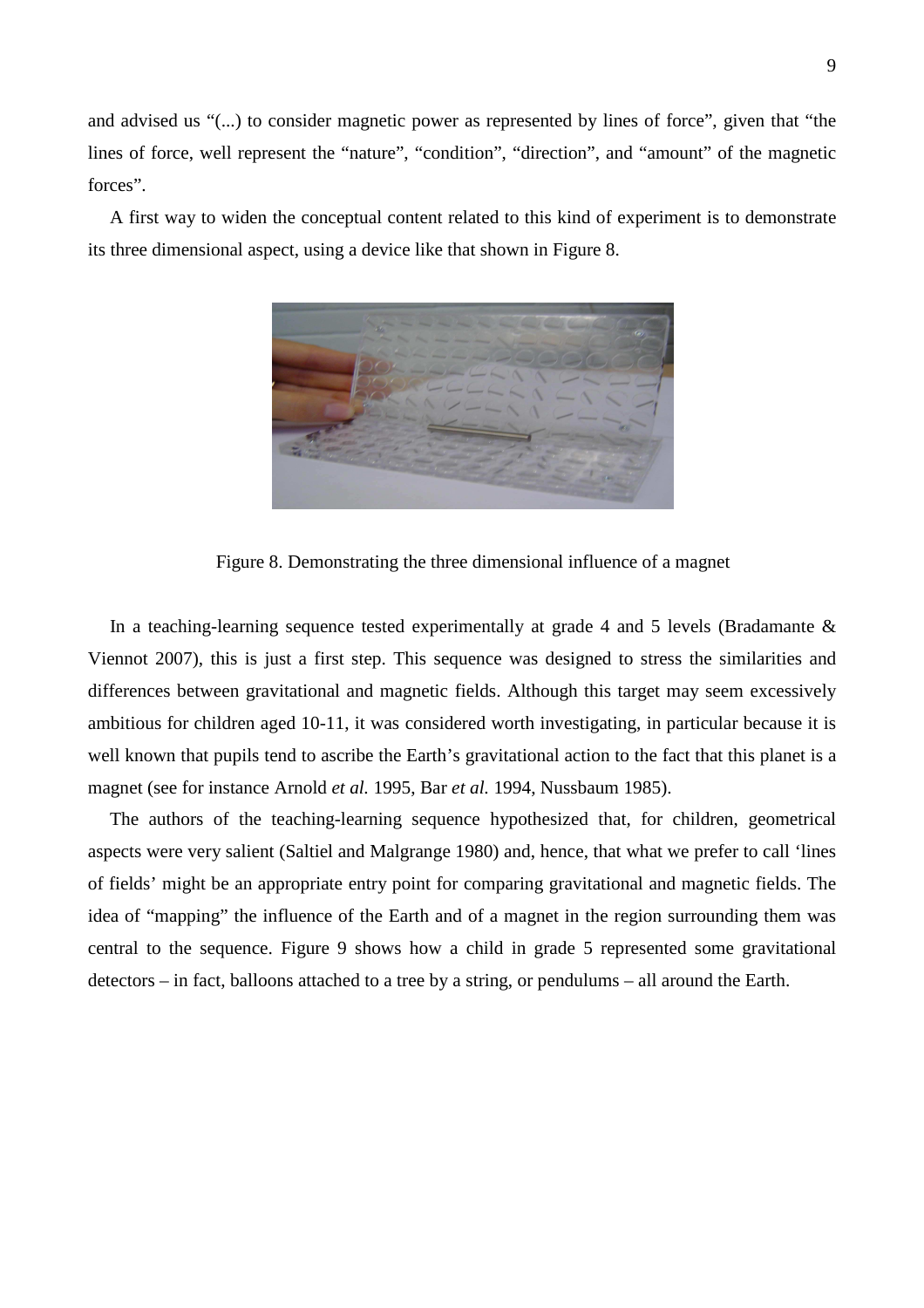

Figure 9. Drawing by a child in grade 5 (aged 11), showing the positions of pendulums and balloons attached to a tree, around the Earth.

This idea of a mapping, introduced by the designers of the teaching-learning sequence, was seemingly well accepted, and some pupils were subsequently able to produce some drawings like in Figure 10, to compare the "maps" representing the influence of each object



Figure 10. A drawing by a child aged 11 to compare the "maps" corresponding to the Earth (a) and to a magnet (b).

But it was also observed, particularly in the final test (fig. 11), that a different mapping for the Earth and for a magnet was not enough to have the children fully accept that the two phenomena were really different. Despite the recognition that the maps were different, some children also claimed that there was a similarity, and drew some lines heading for the centre of each of the objects considered, with comments like: "It heads for the Earth" (11 years old).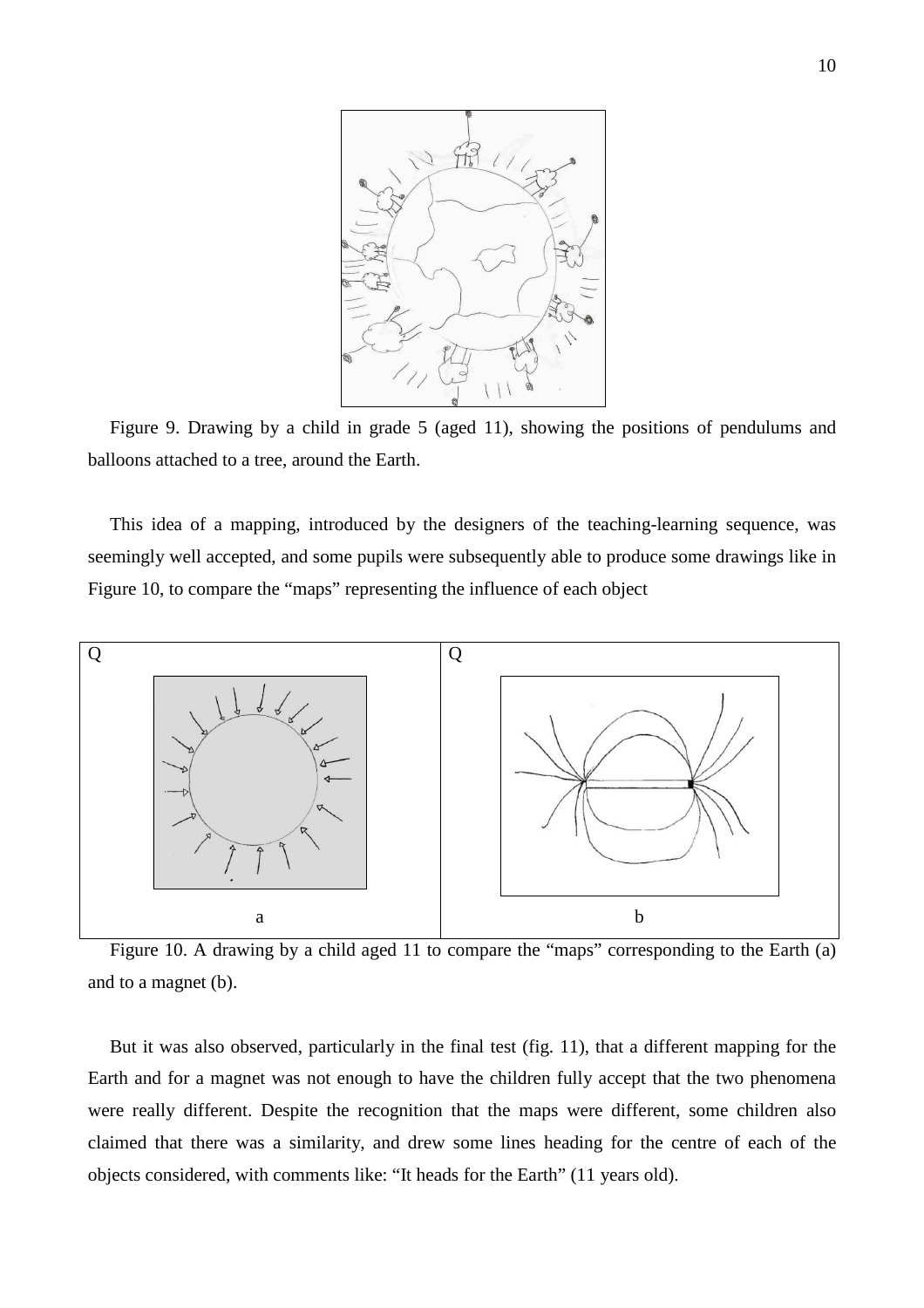

Figure 11. Comparing the influence of the Earth and of a magnet: response of a child aged 11 in the final test.

This final state of affairs echoes some responses given earlier in the course of the teachinglearning sequence, when children were asked to predict the position of a small compass placed on a map of field lines drawn around a magnet. Table 1 shows that a noticeable proportion of pupils, in the two age groups, drew a the compass pointing towards the centre of the magnet.

|                            |                                                                                                                                                | Mixed                                                                                                                          | Mixed (other)                                                                                                                                      |
|----------------------------|------------------------------------------------------------------------------------------------------------------------------------------------|--------------------------------------------------------------------------------------------------------------------------------|----------------------------------------------------------------------------------------------------------------------------------------------------|
|                            | Correct                                                                                                                                        | Correct near the ends of the magnet, toward the                                                                                | Correct near the ends of the magnet some                                                                                                           |
|                            |                                                                                                                                                | « middle » on the transverse plane of symmetry                                                                                 | "erect" needles elsewhere                                                                                                                          |
|                            | <i>with-2000</i><br>1111112-1111<br>1111122211111<br>$1111111 - 1111$<br>$111177 - 11177$<br>211112221112<br>$11111 - 21111$<br>长江乡东长<br>生产毛细下 | 用作家旅馆<br>$\frac{1}{2}$<br>2111122211122<br>$11111 - 21111$<br>$111159 - 111$<br>$111112 - 211111$<br>$11133 - 2111$<br>トミニ クガド | 电生态信<br><b>NISCENTIFIC</b><br>$\sqrt{111}$<br>イソノ い ーーーノ ノノ いいこ<br>$\frac{1}{2}$<br>$111 - 211111$<br>$\mathcal{N}$ 1 1 2 - - 1 1 1 1 1 1<br>認真会の質 |
| $G_I$<br>$N_1 = 17$        | 4                                                                                                                                              | 4                                                                                                                              | 9                                                                                                                                                  |
| G <sub>2</sub><br>$N_2=16$ |                                                                                                                                                | 5                                                                                                                              | 4                                                                                                                                                  |

Table 1: Interpolation of magnetic interaction: drawings of compass needles near a magnet by children in grade 4 (aged 10, *G1*) and 5 (aged 11, *G2*).

Clearly, the idea of mere attraction remained prevalent among these pupils.

This investigation thus underlined some facts that may remain disregarded in a more ritualistic introduction of magnetism. For instance, it is common to say that a magnet attracts ferromagnetic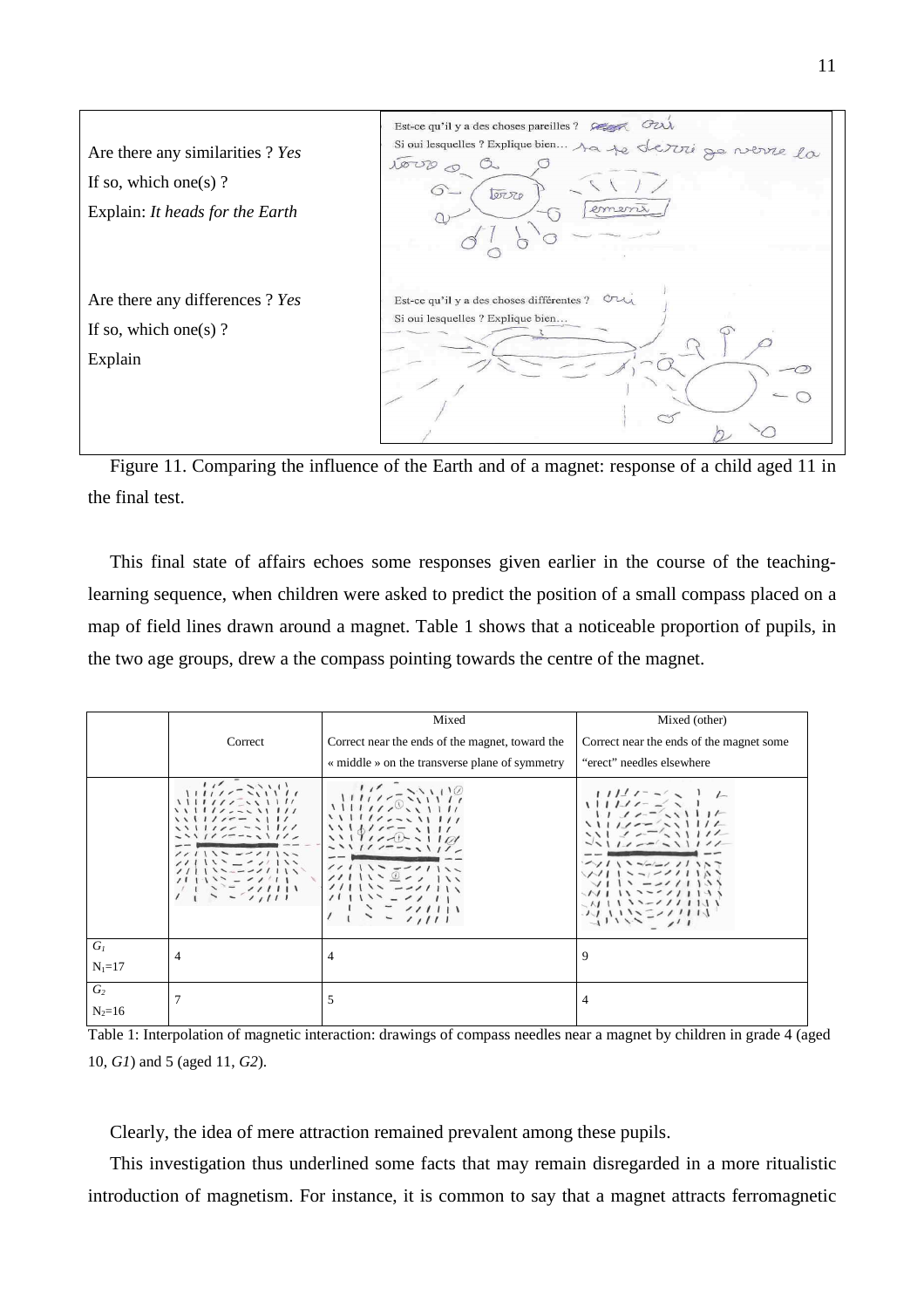materials, and attract or repels other magnets. Such statements, although correct, do not facilitate the comprehension of the fact that two phenomena may occur at the same time: global attraction (or repulsion) *and* orientation (fig. 12).



Figure 12. Two situations of interaction between two magnets: global attraction without rotation (a), simultaneous evidence of attraction and orientation (b). Video: F. Bradamante.

Moreover, what is directly linked to Faraday's "lines of force" - now called "field lines" - is not a force, but rather the orientation taken by a magnetic dipole placed on the line. It seems appropriate to stress that these lines are really"lines of orientation".

In brief, with this sequence, we have an example of considerable conceptual added value for a very modest and commonplace experimental starting point: iron fillings oriented by a magnet and a thought experiment with pendulums around the Earth. A preliminary condition for such a conceptual ambition is to distance oneself somewhat from comments that ritualistically accompany some simple experiments and directly echo what a child would spontaneously say.

Here, a very specific spotlighting of the content, i.e. the central role of mapping, made it possible to analyse similarities and differences between two fields, thus pinpointing, ultimately, the distinction between unipolar (central) and dipolar fields. Stressing links, or equivalently differences,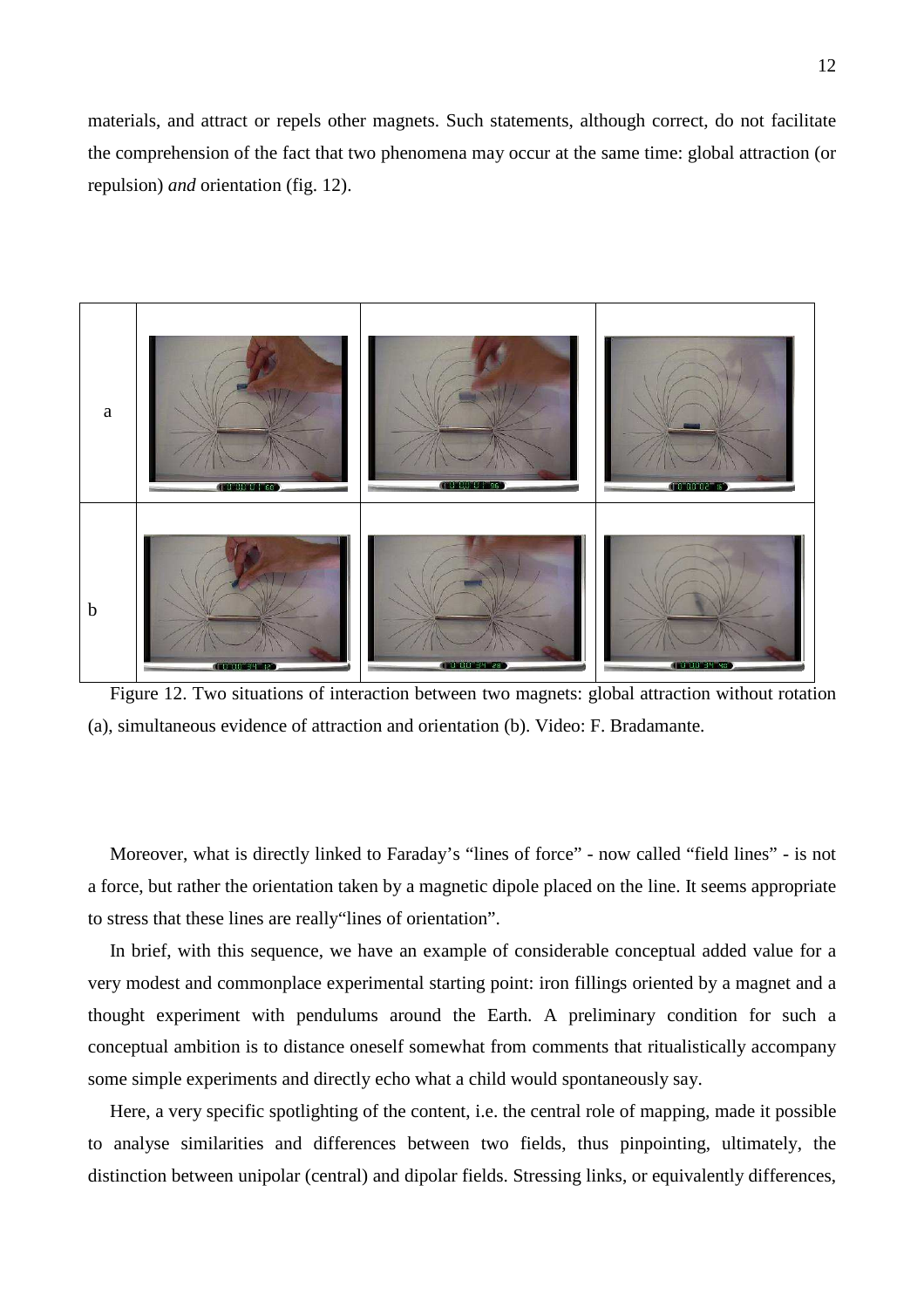opens wider the conceptual space that is potentially accessible on the basis of a simply experiment, provided that the limits of some common practices are recognized and analysed.

The two last examples are intended to buttress once more this idea. In order to better understand their relationship with the idea of echo-explanation, it is necessary to bear in mind the main features of a common way of thinking in science: linear causal reasoning.

#### **Linear causal reasoning**

Linear causal reasoning is of particular interest in that it is in stark contrast with some models commonly used in accepted physics, and particularly in elementary physics.

Consider a system comprising several objects, say two springs suspended end to end from a stand and extended by an experimenter (fig. 13), or a series circuit with two resistors and a battery, or two cylindrical vessels filled with gas and separated by a mobile piston. Such systems can be described with several variables that are constrained by simple relationships. Thus, the forces exerted by the two springs on each other are equal to that exerted by the experimenter on the lower end of the lower spring. This relationship implies a situation of mechanical equilibrium at every point in time, the same time argument being ascribed to every specific value of the quantities concerned. In other words, all the parts of the combined system are assumed to "know" all the other parts *instantaneously*, during the – *quasi-static* – evolution of this system. Thus, if the lower end is pulled by an experimenter, the relationship above is assumed to hold at any instant. This is far from obvious. In the case of an earthquake, for instance, this model would not be appropriate for analysing the changes that affect two contiguous parts of a continent. It would have to be changed to a *propagative* model. In passing, we note that it is more common to discuss the relevance of a quasi-static model in thermodynamics than in mechanics.

The simultaneous evolution of all the parts of a system is far from intuitively clear. Common ways to deny such a strange hypothesis take the form of the following prototypical comment (Fauconnet 1981: 111; Viennot 2001: 98) "The first spring will extend then, after a while, the second will also extend". Such a comment is suggests the event is seen as 'a story', rather than as simultaneous changes in several variables permanently constrained by the same relationships. Simple events  $(\varphi_n)$ , most often specified through only one variable, are envisaged as a series of binary cause-effect links:  $\varphi_1 \rightarrow \varphi_2 \rightarrow \varphi_3 \rightarrow \ldots$   $\rightarrow \varphi_n$ . (Rozier & Viennot 1991, Viennot 2001: chap. 5). The arrow used in the preceding symbolic form is often expressed in words using the adverb "then". This is an intermediate term between the expression of a logical link ("therefore") and a temporal succession ("later"). We can find the same type of ambiguous term in many other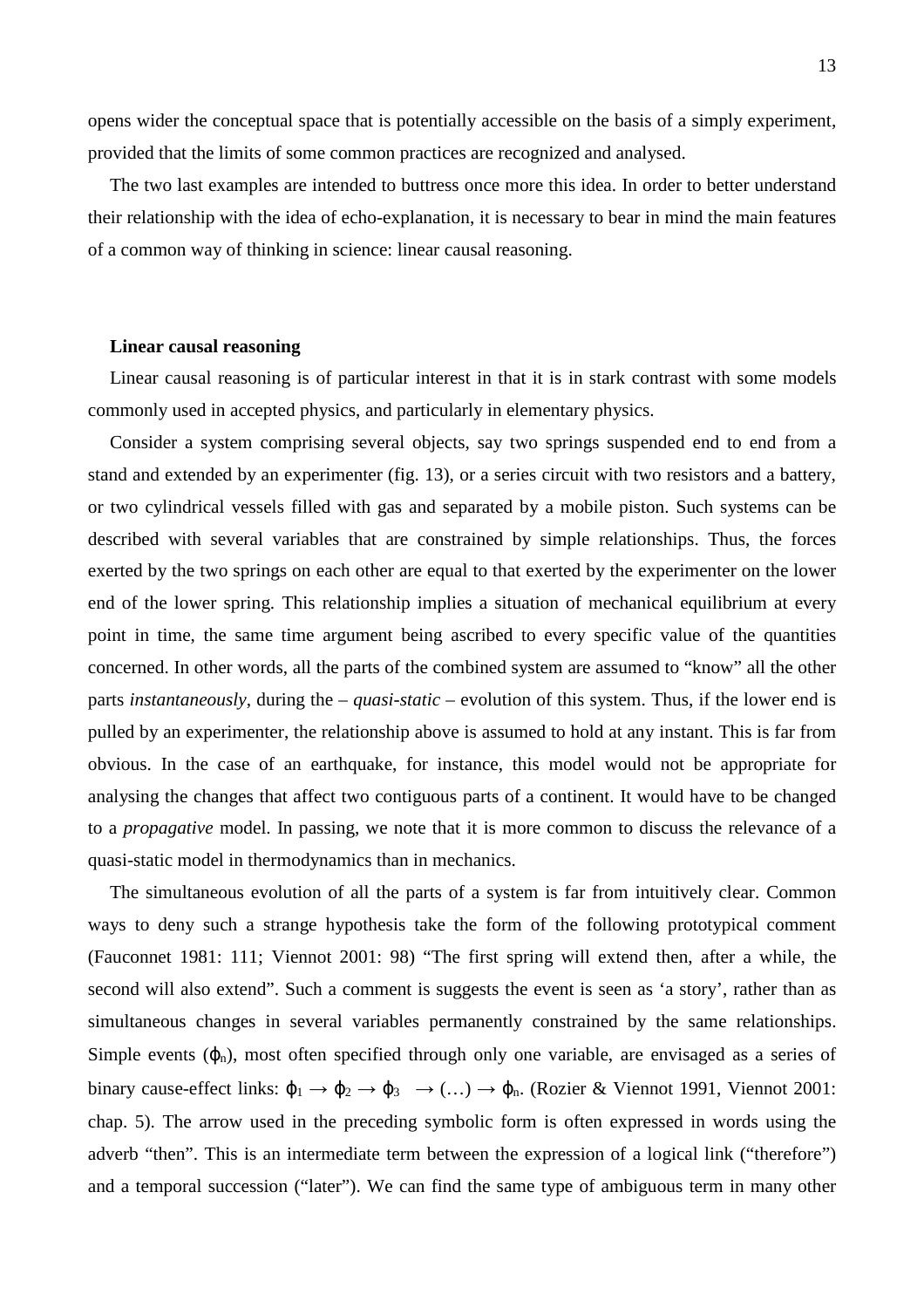languages as well; for instance "alors" in French or "entonces" in Spanish. More or less surreptitiously, common explanations are steeped in time.

Figure 13 outlines the term-to-term opposition that exists between the linear common reasoning and a quasi-static, or quasi-stationary, analysis of a systemic change. Not only do these two different approaches differ in their wording, the corresponding solutions for a given question are also different. For instance, the lengthening of the upper spring for a given total extension can be found to be too large by a student who proceeds as follows: first consider the extension of the lower spring as equal to the displacement of the lower point, then calculate the corresponding force, then apply this force to the upper spring, then calculate the corresponding extension.



Figure 13. The main features of linear causal reasoning, compared to those of a quasi-static analysis.

## **Expert explanations that echo linear causal reasoning**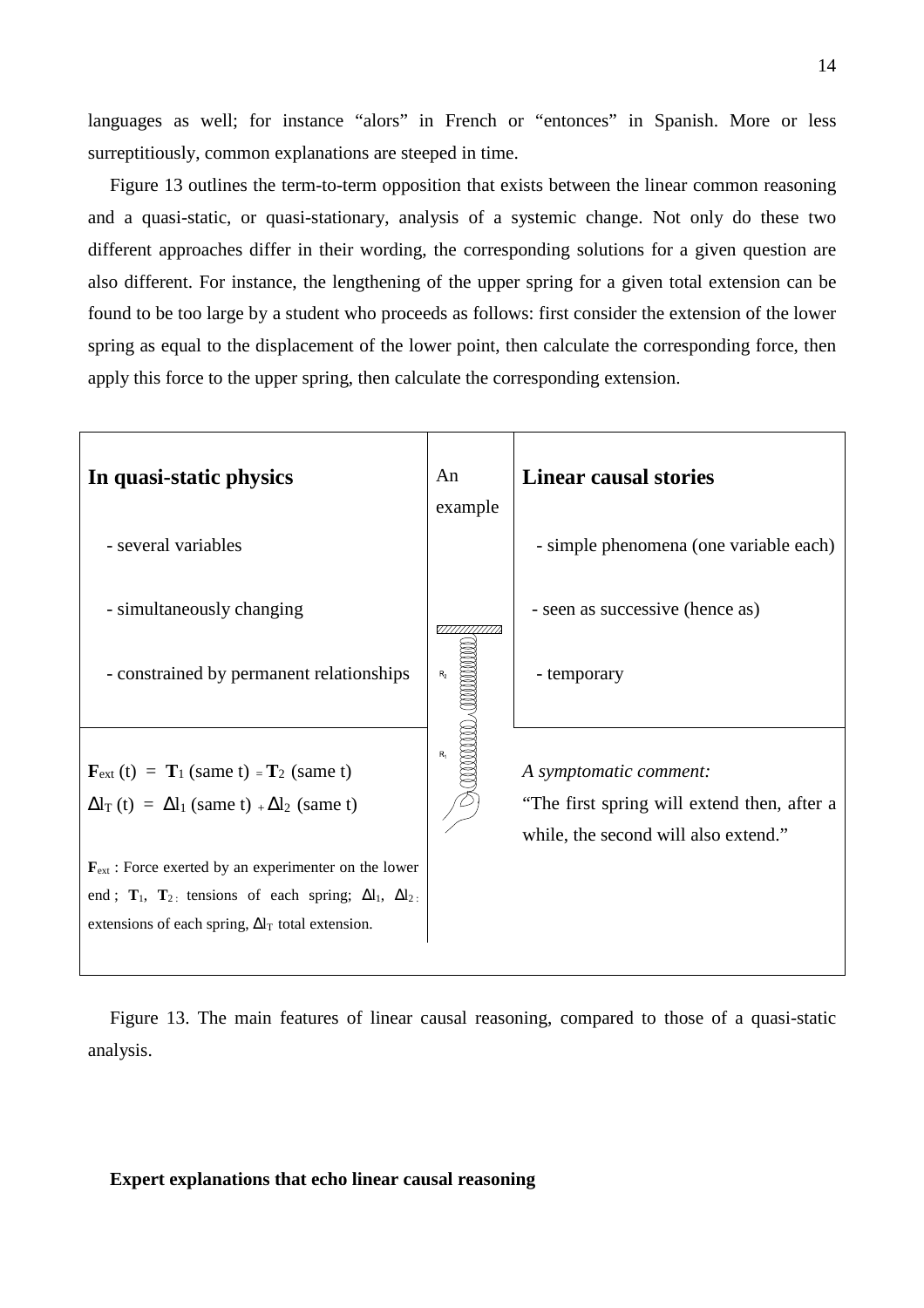As already pinpointed by Rozier and Viennot (1991, see also Viennot 2001: chap. 5), some expert explanations seem also to be framed by linear causal reasoning, a tendency that can be particularly perpetrated by authors of science popularizations. The following example, in line with the theme of this paper, is about a simple experiment: a siphoning process (Figure 14).

An explanation, again given by Marie Curie (Chavannes 1907: 62), makes use of the following argument. *The water in the long branch of the siphon flows out. A vacuum is created, and the atmospheric pressure pushes the water of the tank up the short branch.*



Figure 14. A siphoning process.

Using the schematic presentation above, we might paraphrase this explanation as follows:

 $\varphi_1$  (left end of the tube, on fig. 14): *The water in the long branch of the siphon flows out*  $\rightarrow \varphi_2$ (somewhere in the tube) *A vacuum is created*  $\rightarrow \varphi_3$  (right end of the tube on fig. 14) *the atmospheric pressure pushes the water in the tank up the small branch*.

Simple events are envisaged successively, if only temporarily (for instance: "the vacuum"), as though in chronological succession. In particular, this would seem to suggest that it is possible to analyse what happens at one end of the system independently of what happens at the other.

There is one clear problem: The role of the atmosphere is called on for the last link of the explanation, which concerns one end, but there is atmospheric pressure at the other end as well.

The adjectives "long" and "short" constitute a clue which discretely points towards the crucial role of a difference. Most probably, this clue is not sufficient for learners who do not already know how to analyse this system. It might well be thought, for instance, that the water flows out of "the long pipe" simply because its lower end is open. The resonance between this explanation and linear causal reasoning, clearly, may result in improper interpretations.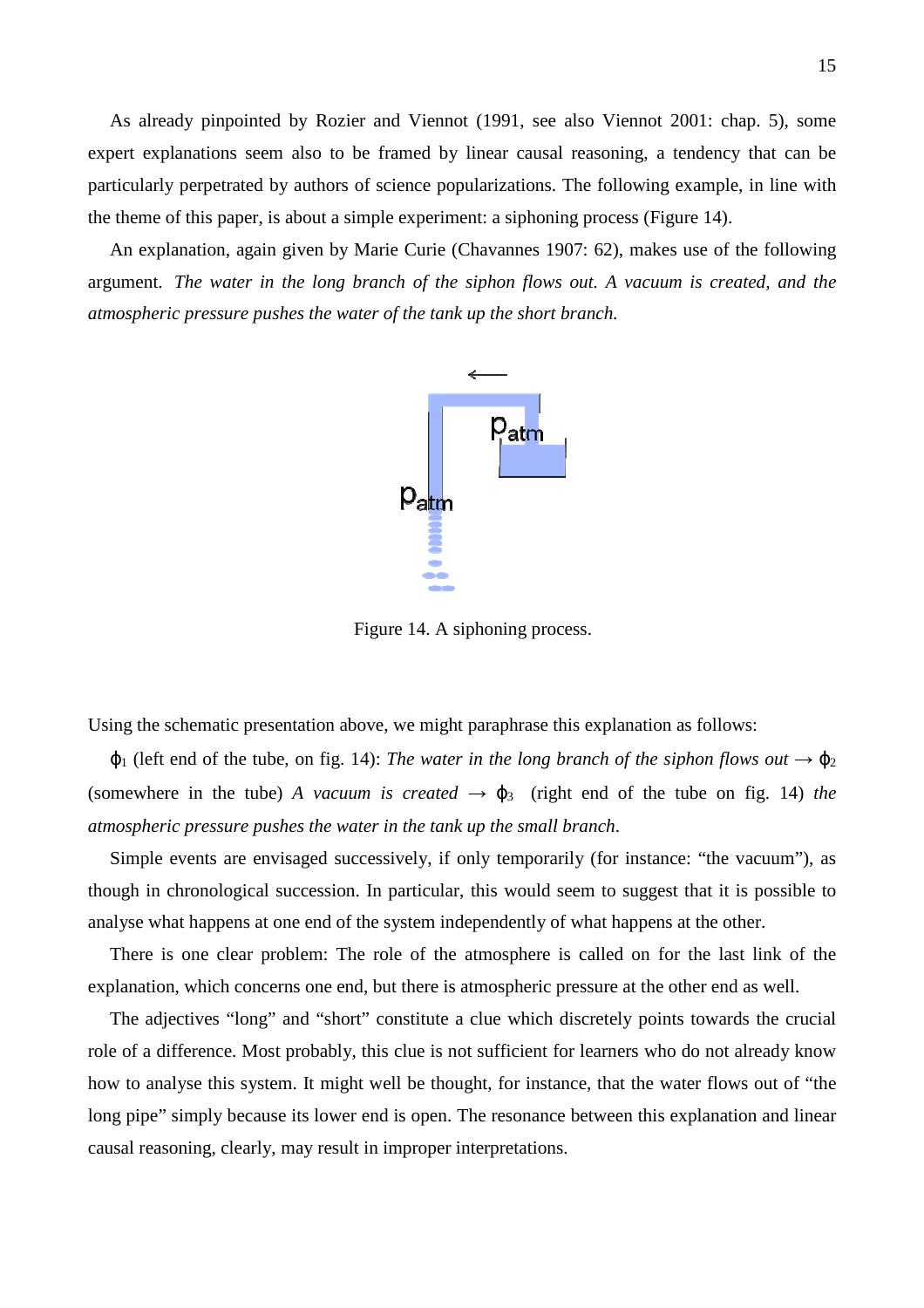#### **Stressing links … and the decisive role of some differences**

Analysing the possible risks associated with a simple experiment is an encouragement to choose its main teaching goal more explicitly. Thus, still using the same device, it may be decided to stress the systemic aspect of a siphon. To this end, the students can be first presented with a system analogous to that shown in Figure 14 but with a mask hiding the right-hand side (fig. 15a); the student could be asked to predict: What would happen if the lower end of the left-hand branch, initially blocked, were freed? Once performed, the experiment would confirm what is commonly expected: the water in the left-hand branch flows out. When the mask is taken off (fig. 15b), the students can see that the vessel empties, which is the usual goal of a siphoning process. But the experiment could also be performed for a different outcome. Behind the mask, and with exactly the same visible part on the left, it is possible to place the tank of water such that its free surface is *lower* than the end of the left-hand branch (fig.15c). Then, when the left-hand end of the tube is opened, the water does not flow out. Instead, the water rises up the tube and refills the tank.



Figure 15. Without considering both sides of a siphon, the outcome of the experiment cannot be predicted.

This is a striking illustration that, without seeing *both* ends of the system, it is impossible to predict what the water will do. This is the most important thing to be understood concerning a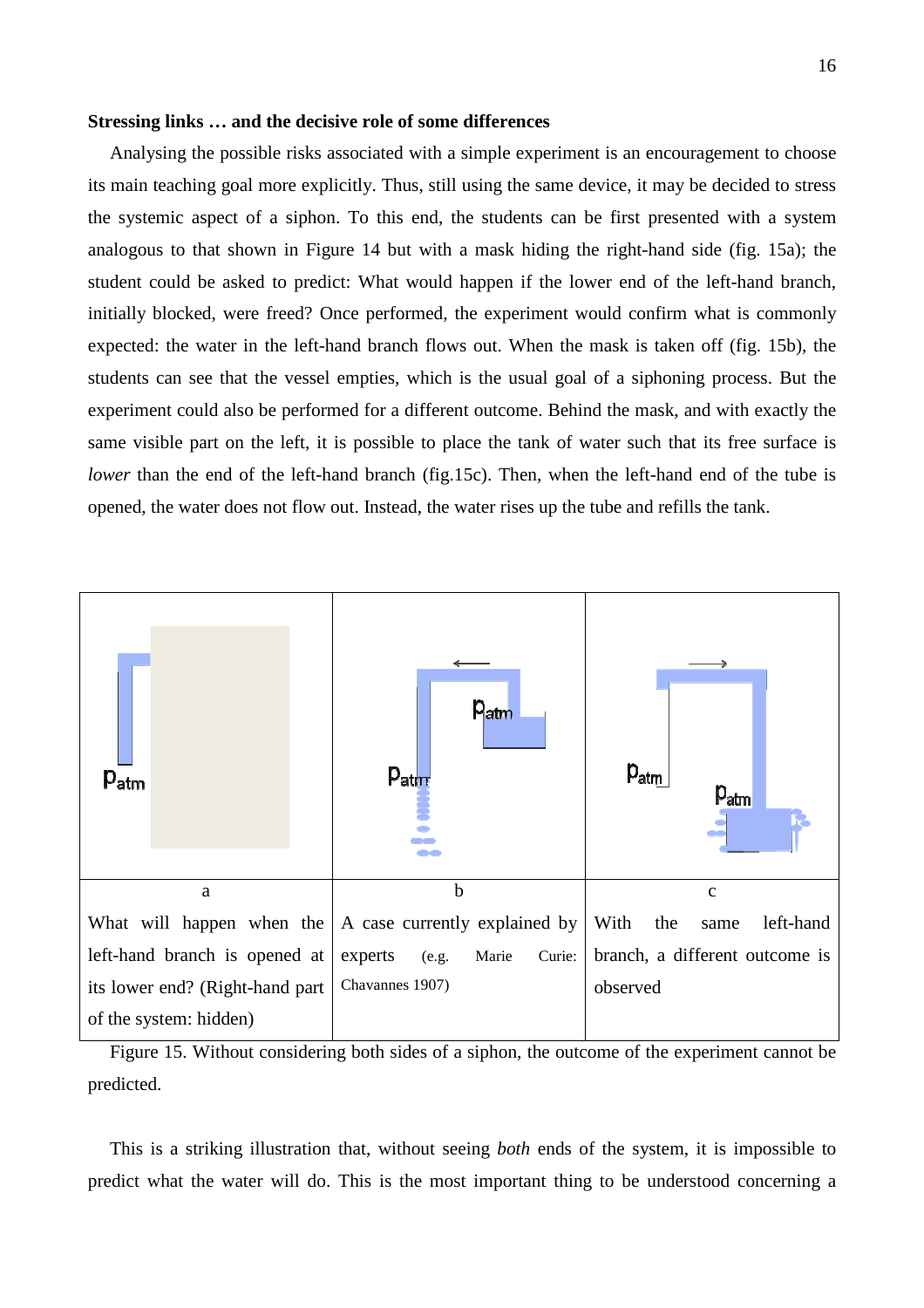siphon. Beyond that, with a modest setting, and with an audience that is still at a low level of competence, it is possible to stress a crucial aspect of physical phenomena: the world runs on *differences* (Boohan and Ogborn 1997).

Keeping in mind this kind of a message – briefly put, the relevance of a systemic approach – the staging of other experiments can be re-orientated accordingly, as illustrated by the following example.

A "love-meter" is shown in Figure 16. Warming up the lower part with the hands results in a nice fountain effect, with the liquid partly filling in the upper part whilst its level decreases in the lower part. The usual explanation is that warming up the gas in the lower part increases the pressure there, which pushes the liquid up the tube joining the bottom of the lower part to the bottom of the upper part. Here, we recognize linear causal reasoning.



Figure 16. A "love-meter" with the classical staging.

In order to highlight the target idea more effectively, we could formulate the explanation more precisely, changing "the pressure increases in the lower part" to "the *difference* of pressure between the *two* parts is increased", thus taking into account both parts of the system. With such a target in mind, it would become natural to complete the classical demonstration of the love-meter experiment with the following variation (fig. 17b): cooling down the upper bulb, for instance with cold water. The outcome is of course the same as with the usual version, which constitutes a rather striking effect.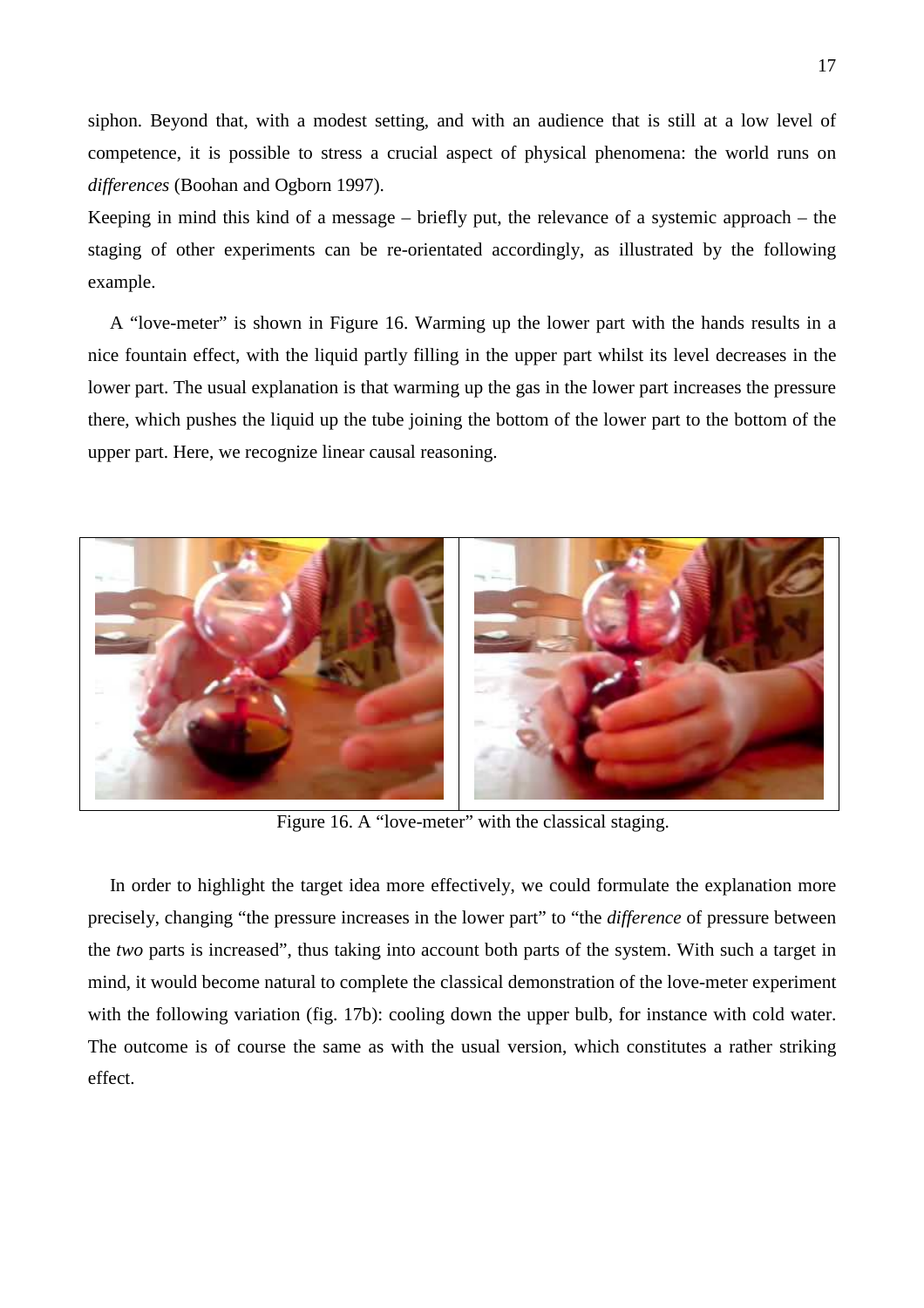

Figure 17. A staging of the demonstration that focuses on a systemic analysis

Among other activities, these two examples – siphon and love-meter – could be used to emphasise the consistency of physics and the power of its theoretical foundations: in this case the idea that the world runs on differences.

## **Final remarks**

This paper is centred on the topic of simple experiments. This theme, in fact, served as a particular basis to illustrate more general ideas. The first – a condition for the relevance of the others – is that even with severe teaching constraints, there are some open choices and levers for targeted actions. Some apparently minor changes in ritualistic practices may bring out important outcomes. These "critical details" of practice, when orientated by a sound analysis of the content and a sufficient knowledge of students' common ideas and ways of reasoning, open up a range of different targets. Being vigilant about our own explanations, which may in fact mirror some problematic features of common reasoning, is a preliminary condition. Among the possible goals that might influence what we choose to spotlight in exploring any given content is that of stressing conceptual links, thus highlighting how consistent, predictive and concise physical theories may be, in specified domains of validity.

A few questions might be posed in this respect, some of them rather pragmatic.

First, are suggestions of the kind made in this paper realistic, or is it inspired by an elitist perspective?

In terms of cost in time and money, the examples outlined in this chapter provide a clear answer.

It is not more expensive to put a glass of water in a horizontal position than in a vertical one; pouring some cold water on top of a love-meter is not much more complicated than warming up its lower bulb. Similarly, staging the siphon as suggested is by no means a difficult enterprise.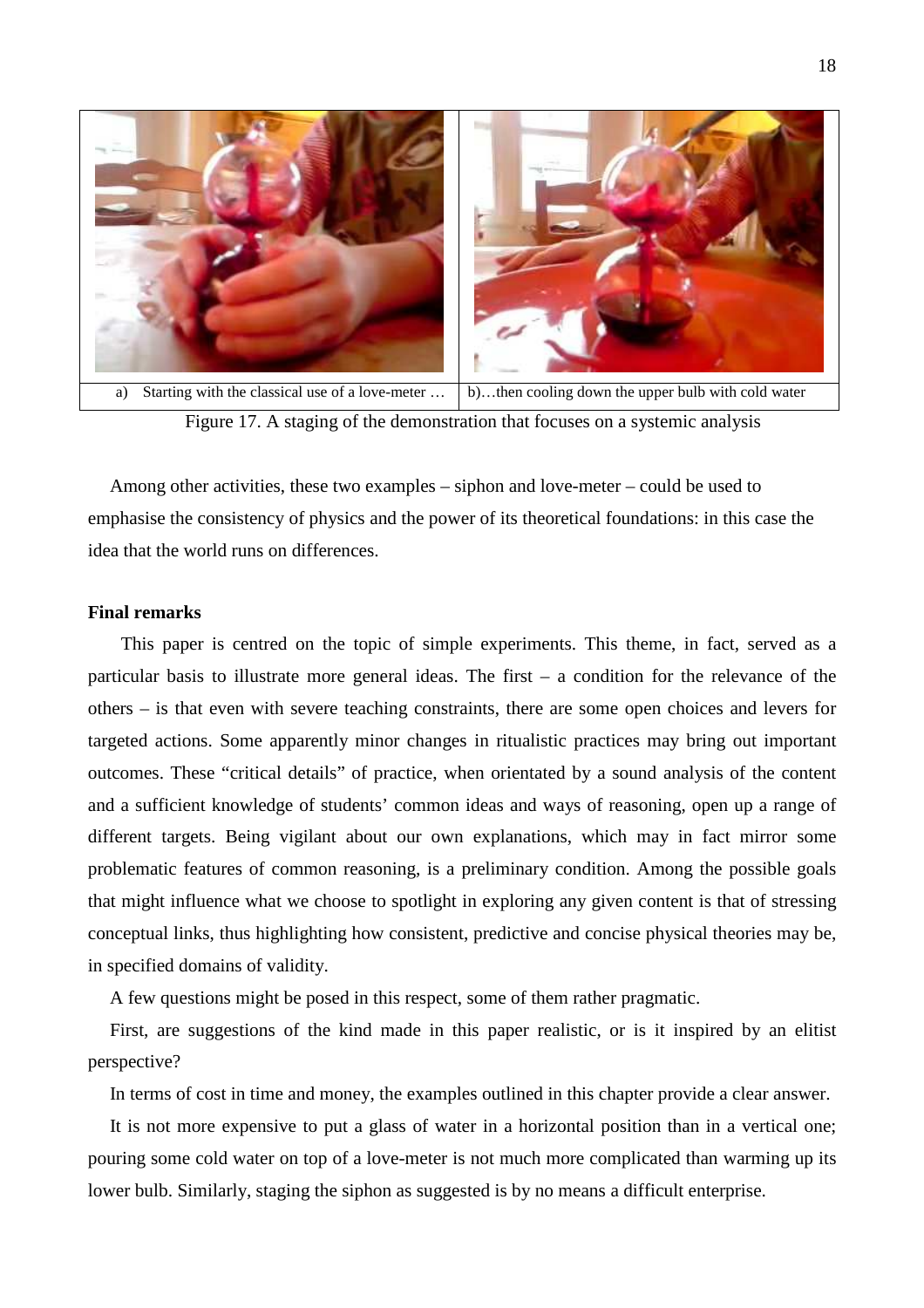This said, the fit between the audience and the complexity of the targeted concepts is, of course, to be discussed and iteratively evaluated and adjusted. This is typically what Physics Education Research has, over a long period, been engaged in doing. For example, as discussed above, the attempt to link the gravitational and magnetic interactions structurally to some geometrical features – the corresponding field lines – is probably better adapted to students slightly older than those involved in the experimentation outlined above.

As regards teachers, a crucial question is: How they can appropriate ideas and suggestions of the kind advocated here? This question is a recurrent one which concerns any innovation. The STTIS project (Pinto *et al.* 2001) for instance, or the Leeds group (Leach & Scott 2002, 2003), among others, have underlined how complex this question may be and searched for ways to deal with it. The mere dissemination of descriptions of "good practices", despite its obvious attractions, is probably insufficient. The very notion of "a good practice" *per se* is questionable, as the particular history and context of a class may strongly determine the choices that are *a priori* the most appropriate.

It might be more profitable for teachers to be provided with some means of consciously reflecting on and making their own choices. For a given well-specified spotlighting of a content, a material setting and a particular staging can be suggested, along with the reasons for using them. Possible links – between concepts and/or between phenomena - can be suggested, and again well justified. Ideally, variants might be proposed, that may focus on such and such an aspect of a phenomenon, this focus resulting from the factors that are to be made explicit.

This suggestion is in line with a view of teacher training previously advocated. Viennot *et al.* (2004) argue that "what should be aimed at in such training, we think, is an ability to link *any* global rationale to precise details of practice." In such "a problem posing approach" (Lijnse 1994- 5), the target is to maximise didactical consistency between a global view on what students should understand and some particular teaching strategies. Although illustrated here at small scale, i.e. with simple experiments, the teachers' productions in such a training programme, or the suggestions made to improve science teaching (see for instance MUSE: Planinsic *et al.* 2009), could be described, in Lijnse's words, as "well motivated possible routes to solutions of didactical problems." (Lijnse 2002: 323).

At least we can say that it is not advisable to overrate a particular "method" in itself, and still less, the merits of surprising experiments, if they dispense with these necessities: a critical distance as regards teaching rituals, a serious consideration of the consistency of physics and of students' views, and a thorough discussion of the specific way of spotlighting the taught content that is adopted. All are necessities that have been, to the utmost, stressed by Piet Lijnse.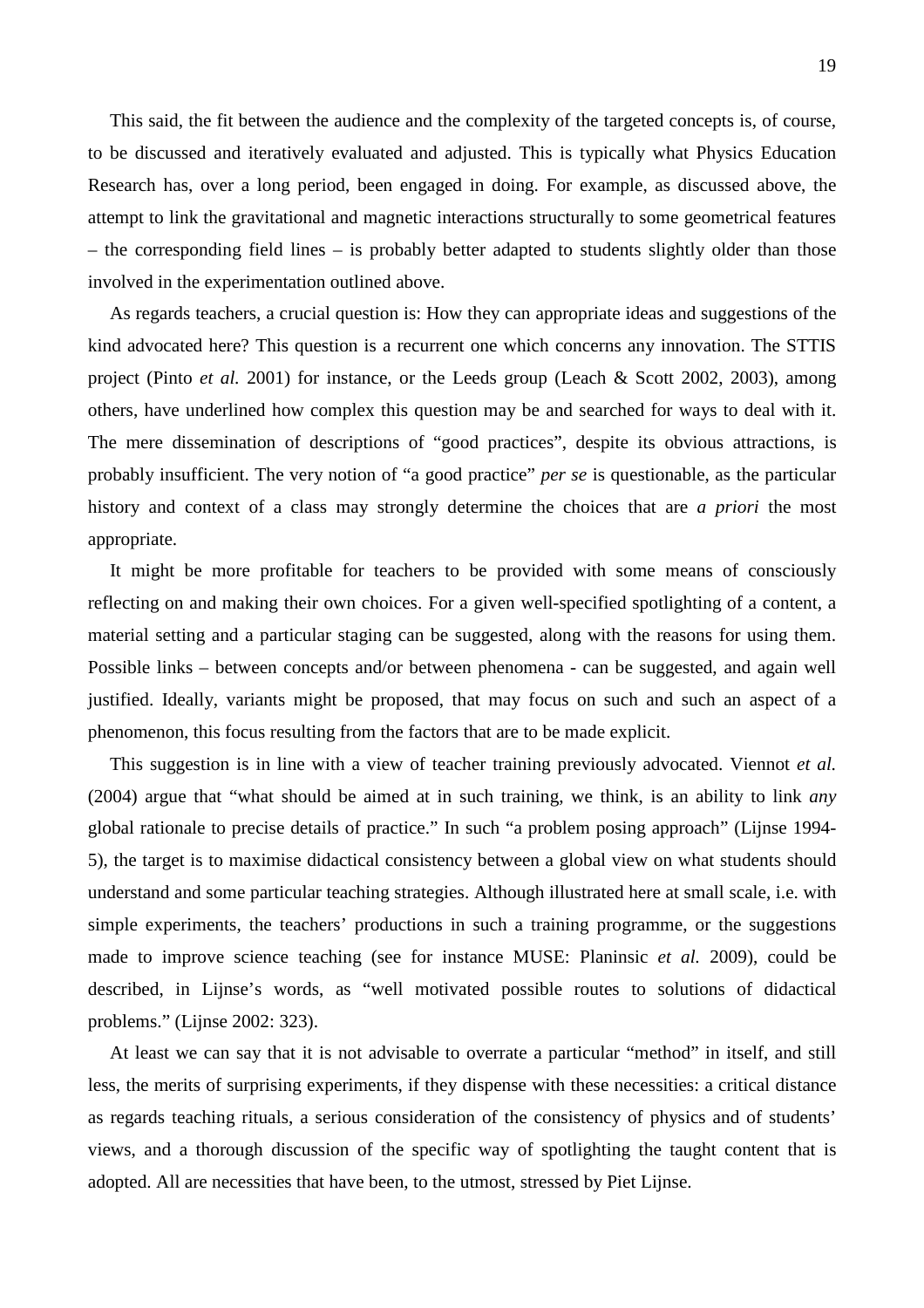## **Acknowledgment**

(save if done at the beginning of the book, for all the papers: please, decide the appropriate wording)

The great help received from Robin Millar and J. Kortland in editing this paper is gratefully acknowledged.

## **References**

- Andersson, B. 1986. The experiential Gelstalt of Causation: a common core to pupils preconceptions in science. *European Journal of Science Education*, 8 (2), 155-171.
- Arnold, P., Sarge, A. & Worrall L. (1995) "Children's knowledge of the earth's shape and its gravitational field", *International Journal of Science Education* 17(5), 635-641.
- Bar, V., Zinn, B., Goldmuntz, R. &Sneider, C. (1994) "Children's concept about weight and free fall", *Science Education* 78(2), 149-69.
- Boohan, R. & Ogborn, J. 1997. Differences, energy and change : a simple approach through pictures*, New ways of teaching physics* - Proceedings of the GIREP International Conference 1996 in Ljubliana, S. Oblack, M.Hribar, K. Luchner, M. Munih, Board of Education Slovenia.
- Bradamante, F. & Viennot, L. 2007 "Mapping gravitational and magnetic fields with children 9- 11:relevancy, difficulties and prospects" *International Journal of Science Education,* 29:3, pp. 349 - 372.
- Charpak, G. 2005. La main à la pâte. *Science et Avenir*.698, Avril 2005. p. 11.
- Chavannes, I. 1907.. *Physique élémentaire pour les enfants de nos amis.* Leçons de Marie Curie, recueillies par Isabelle Chavannes en 1907. Dir. B. Leclercq, Paris : EDP Sciences, 2003
- Duit, R. 1999. Constructivist approaches in science education. In W. Schnotz, S. Vosniadou & M. Carretero (Eds), *New perpectives on conceptual change*, 263-282. Amsterdam: Pergamon.
- Faraday M. (1852) "On the Physical Character of the Lines of Magnetic Force" in Faraday (1995)
- Faraday, M (1995) *La Teoria del campo* a cura di Mauro La Forgia, Edizioni Teknos
- Fauconnet, S. 1981. *Etude de résolution de problèmes: quelques problèmes de même structure en physique*, Thèse de troisième cycle, Université Paris 7.
- Fensham. P,. Gunstone, R & White, R. (Eds) 1994. *"The Content of Science: a constructivist approach to its teaching and learning",* The Falmer Press, London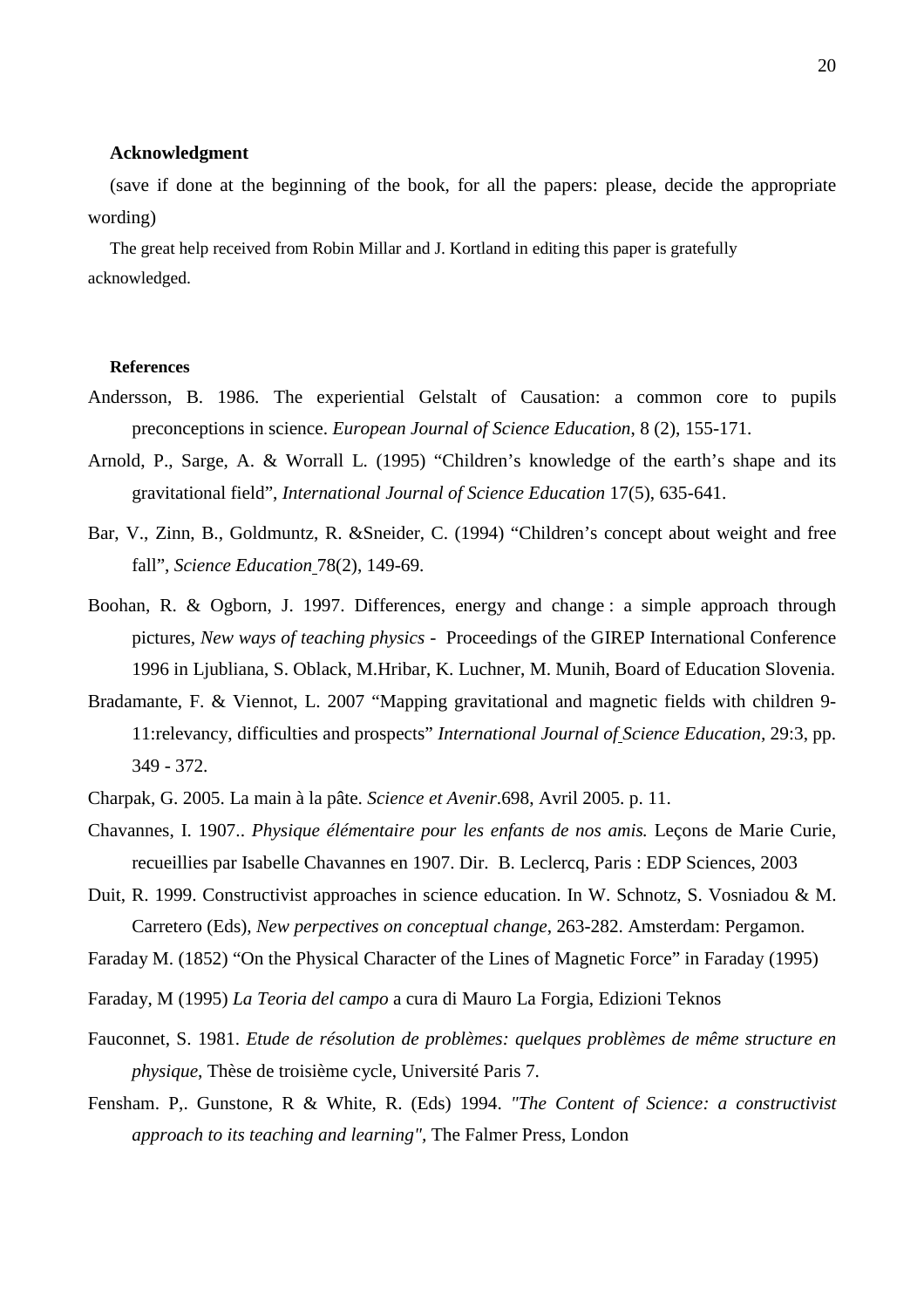- Leach, J. & Scott, P. 2002. Designing and evaluating science teaching sequences: an approach drawing upon the concept of learning demand and a social constructivist perspective on learning*. Studies in Science Education*, 38, pp. 115-142.
- Leach, J. & Scott, P. 2003. Learning science in the classroom: Drawing on individual and social perspectives. *Science and Education,* 12(1), pp. 91-113.
- Lijnse, P.L. 1994. La recherche-développement: une voie vers une "structure didactique" de la physique empiriquement fondée, *Didaskalia* n°3, pp. 93-108.
- Lijnse, P.L. 1995. 'Developmental research' as a way to an empirically based 'didactical structure' of science*. Science Education*, 79, 189-199.
- Lijnse, P.L. 1998. Curriculum development in physics education In E. Sassi and M. Vicentini (Eds.): *Physics Education: recent developments in the interaction between research and teaching, International Commission of Physics Education*, http://web.phys.ksu.edu/icpe/Publications/index.html
- Lijnse, P.L. 2002. Didactics of science: the forgotten dimension in science education research. In R. Millar, J. Leach and J. Osborne (Eds.): *Improving Science Education – The contribution of research*, Buckingham: Open University Press. pp. 308-326.
- McDermott L.C. *et al*., 1996. *Physics by Inquiry*, Vol. 1 and II, New York: John Wiley & Sons
- McDermott L.C. 1998. Research in Physics Education, *International Newsletter on Physics Education* (ICPE-IUPAP), 36, 1-3. (p. 3)
- Méheut M. & Pillos, D. (2004). Teaching Learning sequences: aims and tools for science education research*. International Journal of Science Education*, 26 (5), pp. 515-535.
- Millar, R. 1989. Constructive criticisms, *International Journal of Science Education*, Special issue, 11 (5), pp. 587-596.
- Nillsen, R. 2009. Can the love of learning be taught? *The Pantaneto forum*, 36, www.pantaneto.co.uk/issue36/nillsen.htm
- Nussbaum, J. 1985. "The Earth as a cosmic body Children's Ideas in Science" Driver Guesne Tiberghien (Eds) Open Univ Press Milton Keynes, p 170.
- Ogborn, J. 1997. Constructivist metaphors of learning science. *Science & Education, 6*, 121-133.
- Ogborn, J. 2009. Science and common sense. In E. Sassi and M. Vicentini (eds.): *Physics Education: recent developments in the interaction between research and teaching*, (section A1), International Commission of Physics Education, http://web.phys.ksu.edu/icpe/Publications/index.html